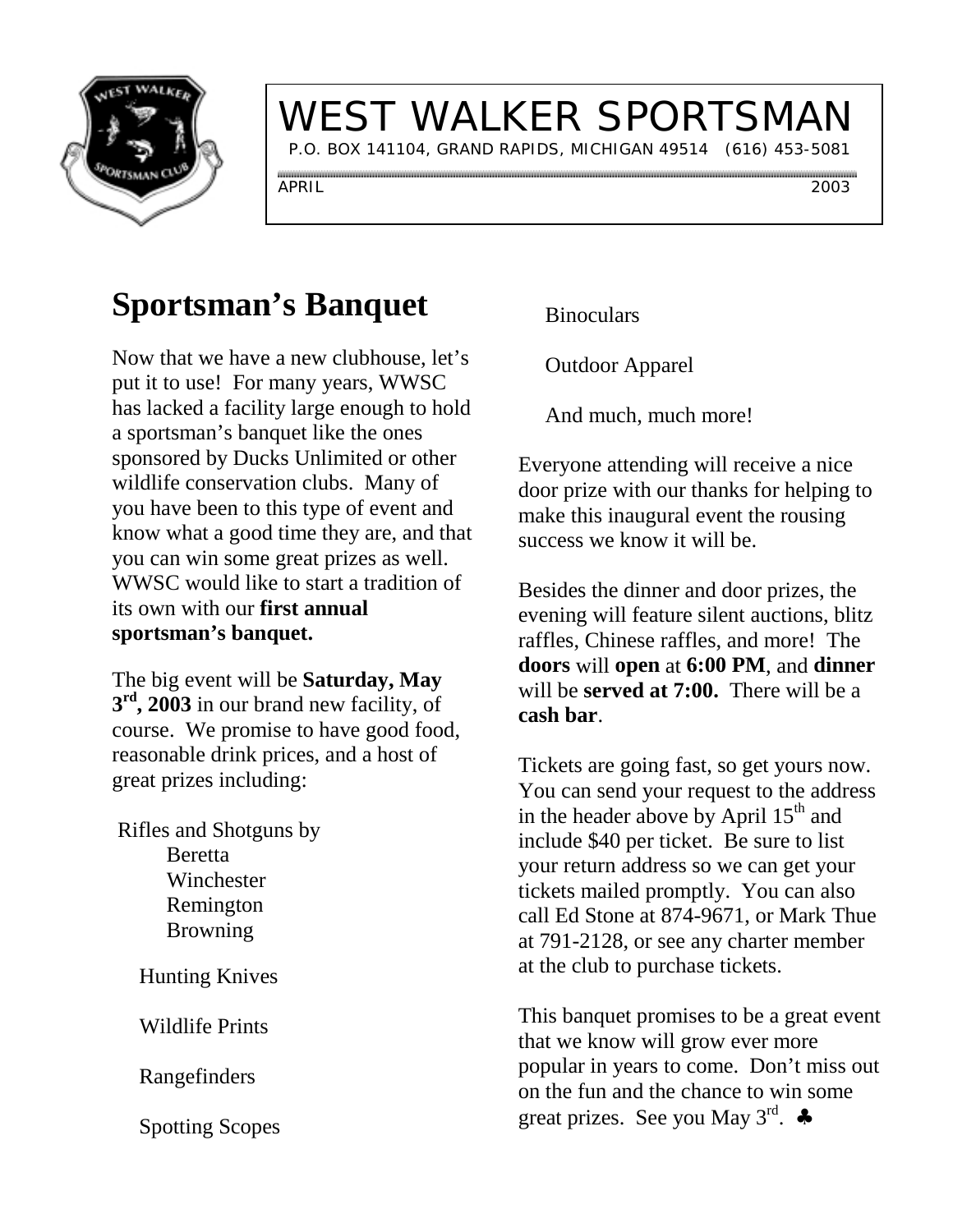# **Membership**

| Honorary                  | 17   |
|---------------------------|------|
| Charter                   | 47   |
| <b>Charter Applicants</b> | 6    |
| Associates                | 1171 |

One of our Charter members, Duane DenHof passed away recently. Our sincere condolences go out to his family. He will be missed.

On a happier note, two charter members were recently made honorary members of WWSC. Enjoying their honorary status now are Dick Kuk and Jim Riemersma. Congratulations men.

You can call Rady Delgado for information about your membership status. 735-2915

# **Support our troops**

West Walker Sportsman's Club would like to let it be known that it supports our troops in this time of war. Pray for their speedy and safe return.

#### GEORGE'S ROOFING

- Residential
- Tear offs / Re-roofs
- New and Repair
- 30 years experience
- Free estimates

Locally Owned 241-0686

## **CCW and You**

#### **by John Speck, NRA Instructor**

The focus this month is on avoiding confrontation. First, a couple of obvious reminders: avoid areas where crime is likely. Don't be involved in drugs or around where they are sold. This will keep you away from 90% of problems.

Next, consider some less obvious thoughts. No matter how a situation affects your honor, back away. You're carrying a firearm, therefore you must exercise greater selfcontrol while driving, walking the streets, and even making your home secure.

Statistics show that most face-to-face crime happens after dark, in remote locations, and quickly, often from behind. The key is to stay alert. Notice any potential threat and take a responsible counter action, e.g. step into a crowded store or move to the other side of the street.

Don't just look at people around you, try to see them. Does someone look out of place? Does he hide his face or avoid eye contact so as to be unidentifiable later? Does he look at your chin or groin? He may be deciding where best to hit you. Use your peripheral vision to detect a sneak attack or possibly an accomplice.

You might carry a throw wallet, something old, replaceable, no Ids and just a few dollars to get the attention of the crook while you get away. It is a great alternative to confrontation and could help keep your gun holstered.

As a closing thought, if the unthinkable happens, despite all your best intentions, and you have to use your gun, the police will arrive eventually. Their reaction to the situation depends on what you do. Refrain from negative verbiage directed at the assailant, keep your hands in plain sight, and fully cooperate with the officer. Hopefully it will never happen, but be prepared and stay in practice. See you at the range. ♣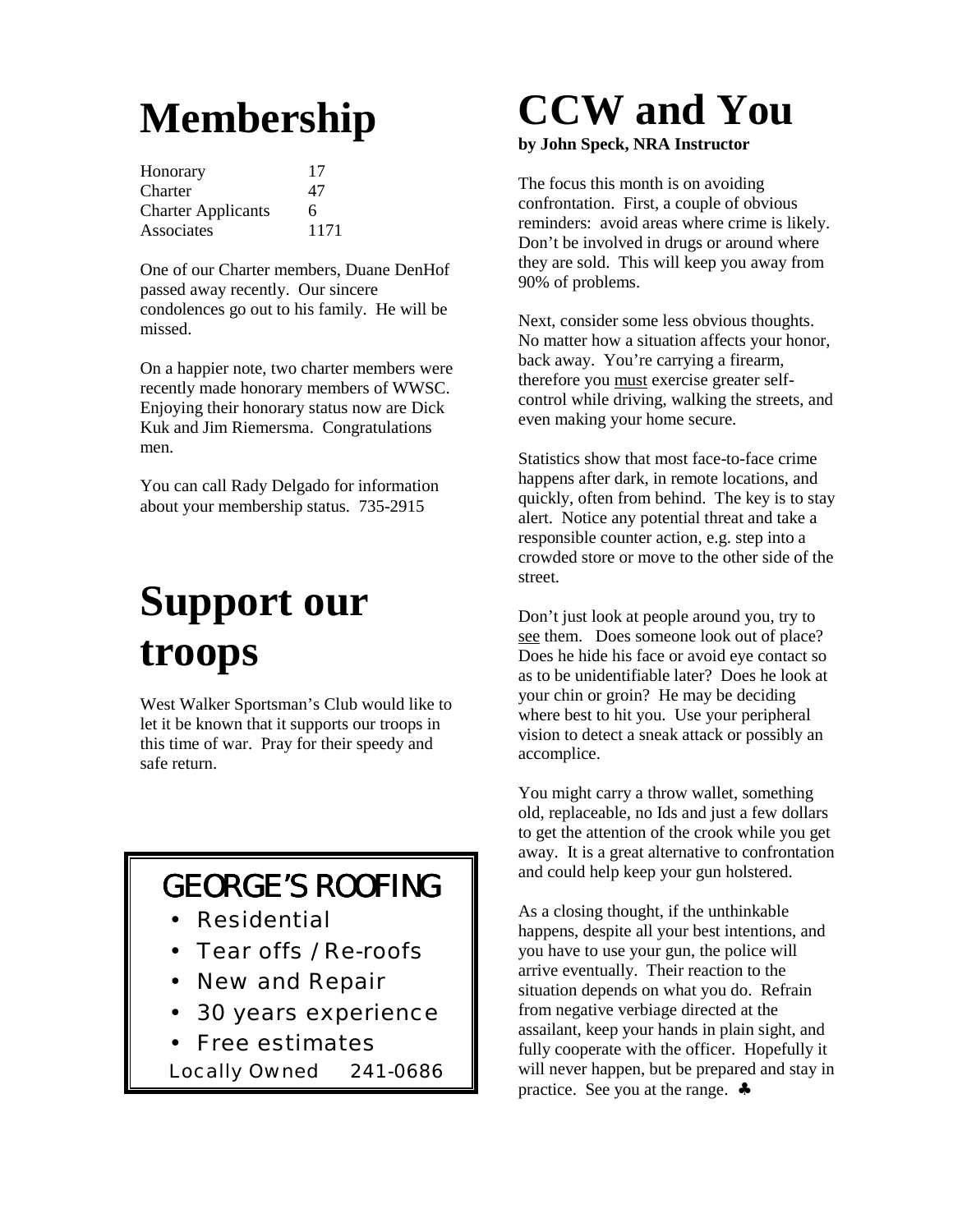|                                     | April          |                                            |              |                                                |                         |                         |                                                                                                |
|-------------------------------------|----------------|--------------------------------------------|--------------|------------------------------------------------|-------------------------|-------------------------|------------------------------------------------------------------------------------------------|
| Sun                                 | Mon            | Tue                                        |              | Wed                                            | Thu                     | Fri                     | Sat                                                                                            |
|                                     |                |                                            | $\mathbf{1}$ | $\overline{2}$                                 | $\overline{\mathbf{3}}$ | $\overline{\mathbf{4}}$ | 5<br>Trap & Skeet<br>$10$ to $3$                                                               |
| 6                                   | $\overline{7}$ |                                            | 8            | 9                                              | 10                      | 11                      | 12                                                                                             |
| Trap & Skeet<br>$10$ to $2$         |                |                                            |              | Trap & Skeet<br>9 to 12 AM<br>6 to 10 PM       | Charter<br>Meeting 7:30 |                         | Trap & Skeet<br>$10$ to $3$                                                                    |
| 13<br>Trap & Skeet<br>$10$ to $2$   | 14             |                                            | 15           | 16<br>Trap & Skeet<br>9 to 12 AM<br>6 to 10 PM | 17                      | 18                      | 19<br>Silhouette<br><b>Steel Plate</b><br>Trap & Skeet<br>$10$ to $3$<br><b>Spring Cleanup</b> |
| 20                                  | 21             |                                            | 22           | 23                                             | 24                      | 25                      | 26                                                                                             |
| Trap & Skeet<br>$10$ to $2$         |                | 7 Yd. Range<br>Closes 4:30                 |              | Trap & Skeet<br>9 to 12 AM<br>6 to 10 PM       |                         |                         | Trap & Skeet<br>10 to 3                                                                        |
| 27                                  | 28             |                                            | 29           | 30                                             |                         | $\overline{2}$          | 3 <sup>1</sup>                                                                                 |
| Trap & Skeet<br>$10$ to $2$         |                | Board<br>Meeting/Gun<br>Drawing<br>7:00 PM |              | Trap & Skeet<br>9 to 12 AM<br>6 to 10 PM       |                         |                         | Trap & Skeet<br>10 to 3                                                                        |
| $\overline{\mathbf{4}}$             | 5              |                                            | 6            | $\overline{7}$                                 | 8                       | $\boldsymbol{9}$        | <b>10</b>                                                                                      |
| Trap & Skeet                        |                |                                            |              | Trap & Skeet                                   |                         |                         | Trap & Skeet                                                                                   |
| $10$ to $2\,$                       |                |                                            |              | 9 to 12 AM<br>6 to 10 PM                       | Charter<br>Meeting 7:30 |                         | $10$ to $3$                                                                                    |
| 11<br>Trap & Skeet<br>$10$ to $2\,$ | 12             | 7 Yd. Range<br>Closes 4:30                 | 13           | 14<br>Trap & Skeet<br>9 to 12 AM<br>6 to 10 PM | 15                      | 16<br>2003              | 17<br>Silhouette<br><b>Steel Plate</b><br>Trap & Skeet<br>10 to 3                              |